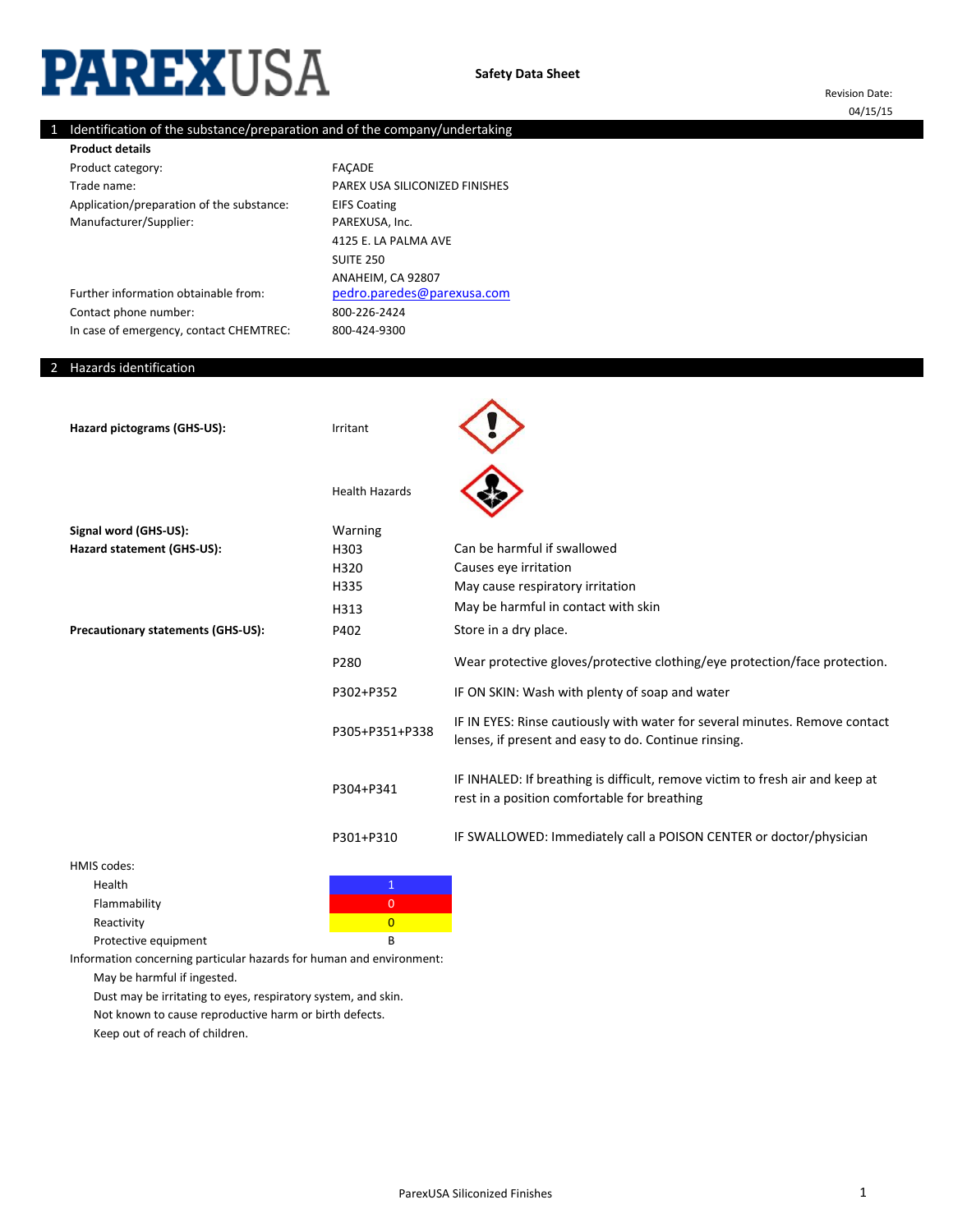#### 3 Composition/information on ingredients

**Chemical characterization**

| Dangerous components:   |                         |                              |                                      |
|-------------------------|-------------------------|------------------------------|--------------------------------------|
| CAS#                    | Name                    | Exposure Limit               |                                      |
| 1317-65-3               | Calcium Carbonate       | OSHA TWA (Respirable dust)   | 5 mg/m <sup>3</sup>                  |
|                         |                         | <b>OSHA TWA (total)</b>      | 15 mg/m <sup>3</sup>                 |
| 013463-67-7             | <b>Titanium Dioxide</b> | ACHIG TLV 10mg/m3(Total)     | 15mg/m <sup>3</sup>                  |
|                         |                         | OSHA PEL (Total)             | 15mg/m <sup>3</sup>                  |
|                         | Nuisance dust           | ACHIG TLV 3mg/m3(Resp)       | 5 mg/m <sup>3</sup>                  |
| 14808-60-7              | Crystalline silica      | OSHA PEL (Respirable quartz) | 10 mg/m3 / (% silica + 2)            |
|                         |                         | <b>ACGIH TLV</b>             | 0.025 mg/m <sup>3</sup> (respirable) |
| Additional information: | n/a                     |                              |                                      |

Additional information:

| First aid measures   |                                                                                                                                                      |
|----------------------|------------------------------------------------------------------------------------------------------------------------------------------------------|
| General information: | n/a                                                                                                                                                  |
| After inhalation:    | Remove to fresh air. If not breathing, give artificial respiration. If having difficulty breathing, give oxygen.<br>Get immediate medical attention. |
| After skin contact:  | Wash affected area thoroughly with soap and water. Remove contaminated clothes and launder before re-<br>use.                                        |
| After eye contact:   | Immediately flush eyes with plenty of water for at least 15 minutes. Get medical attention.                                                          |
| After swallowing:    | Do not induce vomiting. Get medical attention immediately.                                                                                           |

| -5 | Fire-fighting measures                 |                                                                                                                                                                                                                                                                     |
|----|----------------------------------------|---------------------------------------------------------------------------------------------------------------------------------------------------------------------------------------------------------------------------------------------------------------------|
|    | General information:                   | Water- based product.                                                                                                                                                                                                                                               |
|    | Flash point:                           | n/a                                                                                                                                                                                                                                                                 |
|    | Suitable extinguishing agents:         | For the dried product, use carbon dioxide, dry chemical, or alcohol foam.                                                                                                                                                                                           |
|    | Hazardous combustion products:         | Incomplete combustion of dried product can yield low molecular weight hydrocarbons, carbon monoxide,<br>and carbon dioxide.                                                                                                                                         |
|    | Protective equipment:                  | n/a                                                                                                                                                                                                                                                                 |
|    | Firefighting instructions:             | Respiratory equipment should be worn to avoid inhalation of combustion products. Water should not be<br>used except as fog to keep nearby containers cool. Water may be used to cool closed containers to<br>prevent pressure build-up and exposed to extreme heat. |
|    | Accidental release measures            |                                                                                                                                                                                                                                                                     |
|    | Measures for environmental protection: | Keep spilled products out of sewers, streams, and water systems.                                                                                                                                                                                                    |
|    | Measures for cleaning/collecting:      | For dry material, collect by sweeping and scooping. Transfer collected material to a container, being careful                                                                                                                                                       |

Additional information:

See section 13 and section 15 for specific regulatory information concerning this product.

to minimize creation of dust. For wet material, scoop material up and transfer to an open container. Allow

#### 7 Handling and storage

#### Handling:

Wear appropriate protective equipment when working with this product. Promptly remove dusty clothing, or clothing wet with product mix, and launder before re-using. Wash thoroughly after exposure to product mixtures. Keep out of reach of children.

# Storage:

Store in a dry location. Atmospheric temperatures and pressures do not affect the shelf life of this product.

material to dry before disposal.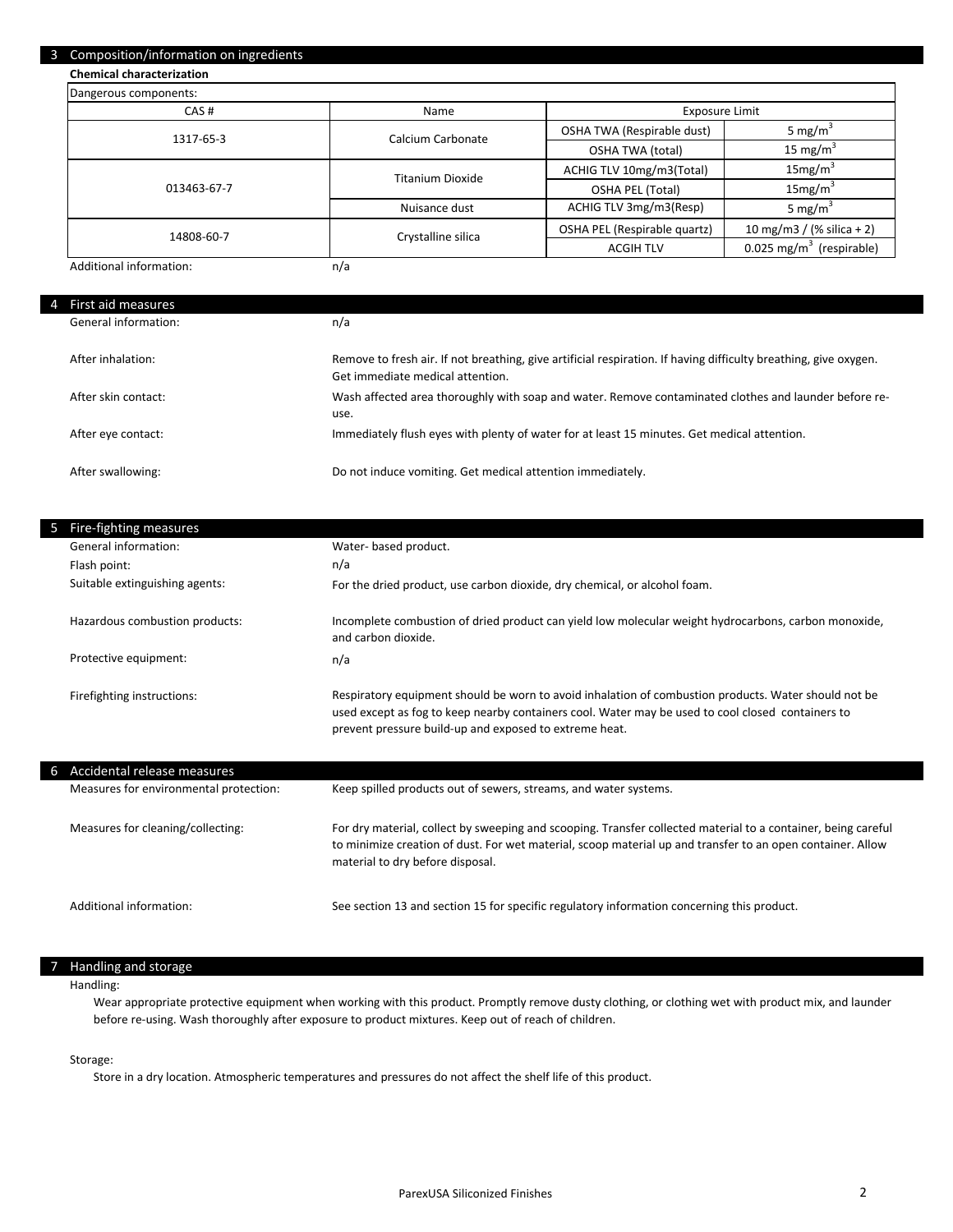## 8 Exposure controls/personal protection

Additional information about design of technical facilities: n/a

| Ingredients with limit values that require monitoring at the workplace: |                         |                           |                      |
|-------------------------------------------------------------------------|-------------------------|---------------------------|----------------------|
| CAS#                                                                    | Name                    | Exposure Limit            |                      |
| 1317-65-3                                                               | Calcium carbonate       | OSHA TW (Respirable dust) | 5 mg/m <sup>3</sup>  |
|                                                                         |                         | OSHA TWA (total)          | 15 mg/m <sup>3</sup> |
|                                                                         | <b>Titanium Dioxide</b> | ACHIG TLV 10mg/m3(Total)  | 15mg/m <sup>3</sup>  |
| 013463-67-7                                                             |                         | OSHA PEL (Total)          | 15mg/m <sup>3</sup>  |
|                                                                         | Nuisance dust           | ACHIG TLV 3mg/m3(Resp)    | 5 mg/m $3$           |
|                                                                         |                         | OSHA PEL (Total)          | 15mg/m <sup>3</sup>  |
| 14808-60-7                                                              | Crystalline Silica      | OSHA PEL (Resp)           | 5 mg/m <sup>3</sup>  |
|                                                                         |                         | <b>ACGIH TWA</b>          | 3 mg/m <sup>3</sup>  |
|                                                                         |                         | OSHA PEL (Resp)           | 3 mg/m <sup>3</sup>  |

WARNING! If you scrape, sand, or remove old paint, you may release lead dust. LEAD IS TOXIC. EXPOSURE TO LEAD DUST CAN CAUSE SERIOUS ILLNESS, SUCH AS BRAIN DAMAGE , ESPECIALLY IN CHILDREN. PREGNANT WOMEN SHOULD ALSO AVOID EXPOSURE. Wear a NIOSH-approved respirator to control lead exposure. Clean up carefully with a HEPA vacuum and a wet mop. Before you start, find how low to protect yourself and your family by contacting the National Lead Hotline at 1800-424-LEAD or log onto www.epa.gov/lead

| Additional information:        | The lists valid during the making were used as a basis.                                                                                                                                                              |
|--------------------------------|----------------------------------------------------------------------------------------------------------------------------------------------------------------------------------------------------------------------|
| Personal protective equipment: | Use local exhaust. General exhaust acceptable if the exposure to materials above is maintained below                                                                                                                 |
| ventilation                    | applicable exposure limits. Refer to OSHA Standards 1910.94, 1910.107, and 1910.108.                                                                                                                                 |
| respiratory protection         | If personal exposure cannot be controlled below applicable limits by ventilation, wear a properly fitted<br>organic vapor/particulate respirator approved by NIOSH for protection against materials described above. |
| eye protection                 | Wear safety glasses to reduce the potential for eye contact.                                                                                                                                                         |
| skin protection                | Prevent prolonged or repeated contact by using rubber gloves and appropriate protective clothing.                                                                                                                    |

#### 9 Physical and chemical properties

| General information:                  |                      |  |
|---------------------------------------|----------------------|--|
| form                                  | Fluid                |  |
| color                                 | White and or colored |  |
| odor                                  | Mild ammonia         |  |
| pH                                    | $8.0 - 10.0$         |  |
| Change in condition:                  |                      |  |
| melting point/melting point range     | 32'F                 |  |
| boiling point/boiling point range     | 190-212'F            |  |
| evaporation rate:                     | Slower than ether    |  |
| vapor density:                        | Heavier than air     |  |
| Specific gravity:                     | 1.89                 |  |
| Solubility in/Miscibility with water: | dispersible          |  |
| Density at 20°C:                      | 15.7 lb/gal          |  |
| VOC:                                  | 4g/L (0.0342 lb/gal) |  |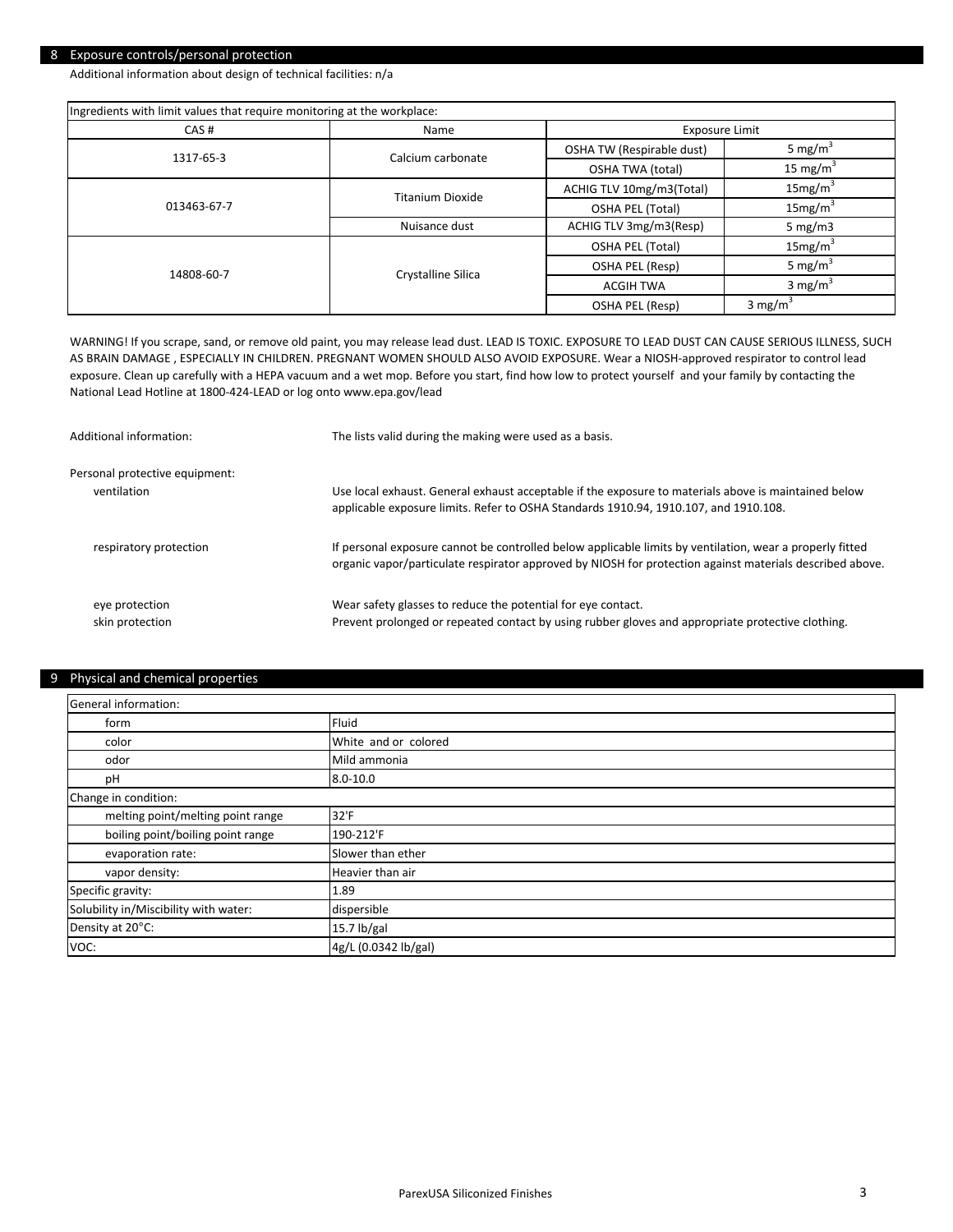| 10 Stability and reactivity               |                                                                                                                                                                                                                                                                                                                                                                                                                                                                                                                                           |
|-------------------------------------------|-------------------------------------------------------------------------------------------------------------------------------------------------------------------------------------------------------------------------------------------------------------------------------------------------------------------------------------------------------------------------------------------------------------------------------------------------------------------------------------------------------------------------------------------|
| Conditions to be avoided:                 | None known                                                                                                                                                                                                                                                                                                                                                                                                                                                                                                                                |
| Chemical stability:                       | Stable                                                                                                                                                                                                                                                                                                                                                                                                                                                                                                                                    |
| Materials to be avoided:                  | None known                                                                                                                                                                                                                                                                                                                                                                                                                                                                                                                                |
| Hazardous polymerization:                 | Will not occur                                                                                                                                                                                                                                                                                                                                                                                                                                                                                                                            |
| Dangerous decomposition products:         |                                                                                                                                                                                                                                                                                                                                                                                                                                                                                                                                           |
|                                           | Will not spontaneously occur. By Fire- low molecular weight hydrocarbons, carbon dioxide and monoxide.                                                                                                                                                                                                                                                                                                                                                                                                                                    |
|                                           |                                                                                                                                                                                                                                                                                                                                                                                                                                                                                                                                           |
|                                           |                                                                                                                                                                                                                                                                                                                                                                                                                                                                                                                                           |
| 11 Toxicological information              |                                                                                                                                                                                                                                                                                                                                                                                                                                                                                                                                           |
| Acute toxicity:                           |                                                                                                                                                                                                                                                                                                                                                                                                                                                                                                                                           |
| crystalline silica (quartz, cristobalite) | Considered a known human carcinogen by Federal (OSHA) and advising health agencies (IARC, NIOSH, and<br>NTP). Additionally, crystalline silica can cause a lung condition known as silicosis after long term exposure<br>to dusts containing crystalline silica. Exposure of workers to crystalline silica containing dusts is specifically<br>regulated by OSHA. The use of a correctly fitted, NIOSH approved respirator suitable for use against<br>crystalline silica inhalation is essential for minimizing exposure to this danger. |
| mineral dusts                             | Some items mentioned in Section 8 are considered mineral dusts by OSHA and a correctly fitted, NIOSH<br>approved respirator is required when working with this product.                                                                                                                                                                                                                                                                                                                                                                   |
| titanium dioxide                          | is considered a suspected carcinogen by advising health agencies. There is one animal study where<br>titanium dioxide exposure caused lung cancer in rats. However, the level of exposure during the test was<br>far in excess of what would be experienced by workers during use of this product. However, care should be<br>exercised and the use of a correctly fitted NIOSH approved respirator should be used when working with<br>this product.                                                                                     |
| Primary irritant effect:                  |                                                                                                                                                                                                                                                                                                                                                                                                                                                                                                                                           |
| on the skin                               | Exposure of skin to product may cause chemical burns. Symptoms of exposure may take several hours to                                                                                                                                                                                                                                                                                                                                                                                                                                      |

| 12 Ecological information                    |     |  |  |
|----------------------------------------------|-----|--|--|
| Elimination (persistence and degradability): | n/a |  |  |
| Behavior in environmental systems:           | n/a |  |  |
| Mobility and bioaccumulation potential:      | n/a |  |  |
| General notes:                               | n/a |  |  |
|                                              |     |  |  |

cause immediate or delayed irritation or inflammation.

through inhalation Dust generated during handling this product may cause irritation to the respiratory tract.

Exposure of eyes to product mix may cause chemical burns and blindness. Exposure to airborne dust can

manifest.

n/a

through ingestion measured in the May be harmful if ingested.

Additional toxicological information:

on the eye

| 13 Disposal considerations           |                                                                                                                                                                   |
|--------------------------------------|-------------------------------------------------------------------------------------------------------------------------------------------------------------------|
| Product recommendation:              | This product must be disposed of in accordance with applicable local, state and federal regulations. Where<br>possible, it is best to use up any excess material. |
| Uncleansed packaging recommendation: | Disposal must be made according to official regulations.                                                                                                          |